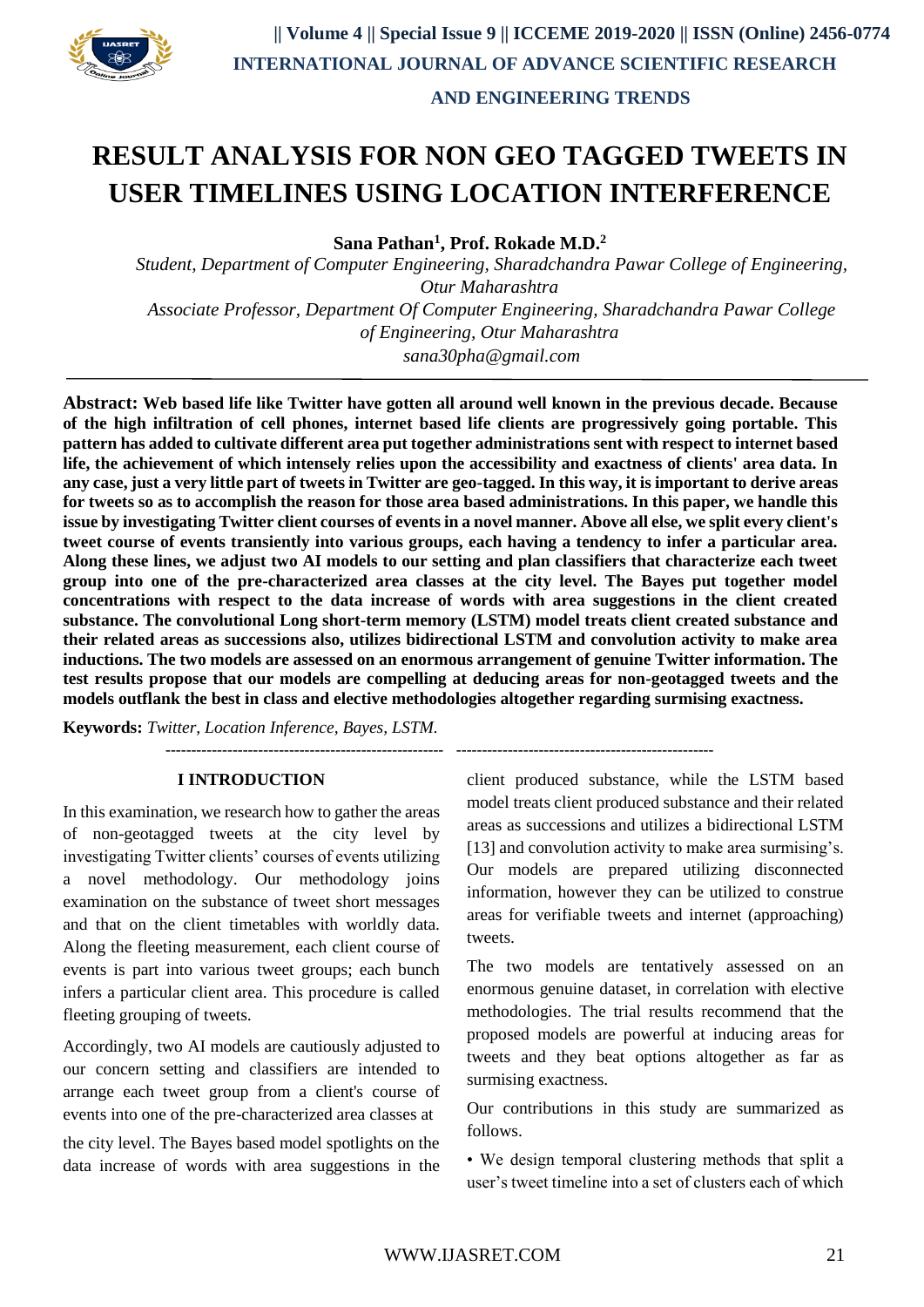

contains tweets that are likely sent from the same city.

• We design a Bayes' theorem based model for location inference for tweet clusters. The model measures words' geographical scopes by computing words' information gains across all locations of interest.

• We build a novel neural network that combines convolution operation and long short-term memory unit when extracting features from the contents of tweet clusters. It is able to exploit spatially-local correlation [14], [15], [16] when inferring locations for tweet clusters.

• We evaluate the performance of our proposed approach and models using real-world Twitter data. The results show that our approach with the models outperforms state-of the-art alternatives.

#### **II PROPOSED METHODOLOGY**

The system of the answer for area derivation for tweets. The upper part shows how to build our data increase based Bayes model and bidirectional LSTM convolution model from preparing information. The two models are called IG-Bayes what's more, BiLSTM - C for short, separately. From that point forward, we utilize the two models to illuminate the tweets area deduction issue on true information (or testing information). The application or testing of the two models is outlined in the base half in Fig. 1. The initial step parts a Twitter client's whole course of events into groups. We call this progression transient bunching, which is diverse for preparing and testing since various arrangements of data are accessible for preparing and testing. For preparing, we utilize the potential GPS facilitates or potentially other geo-labels in tweets, though in the testing we don't need such implications. Twitter data is fetched from the twitter API which is available at twitter developer. In that Get historical Twitter data using Twitter4j libraries in java. From this we extract data like location, date, latitude, longitude, tweets etc. In that clustering data bayes clustering is formed.

We propose two probabilistic models for area derivation that simply depend on tweet content. The two of them respect the substance of a tweet group c as a sack of-words  $W = (w1...$  wn) and gauge the likelihood for each area l in L. One model analyzes the data gain estimation of a word w that showed up in area l and the normal data increase of words in l, quantifies how

intently word w is identified with area l, and uses this estimation to gather the most conceivable area for a group as indicated by Bayes' hypothesis. The other model forms a neural system to learn highlights of W and registers the likelihood. It contains a bidirectional LSTM layer to become familiar with a long reliance of W and a convolution layer to learn spatial nearby highlights of expressions in W. Test results show that the two models are viable at construing tweet areas.





In this result analysis data is processing with the multiple datasets and get the results in percentage basis so user or admin can understand the accuracy of the system with multiplies of 10.



*Fig 2. Analysis of System*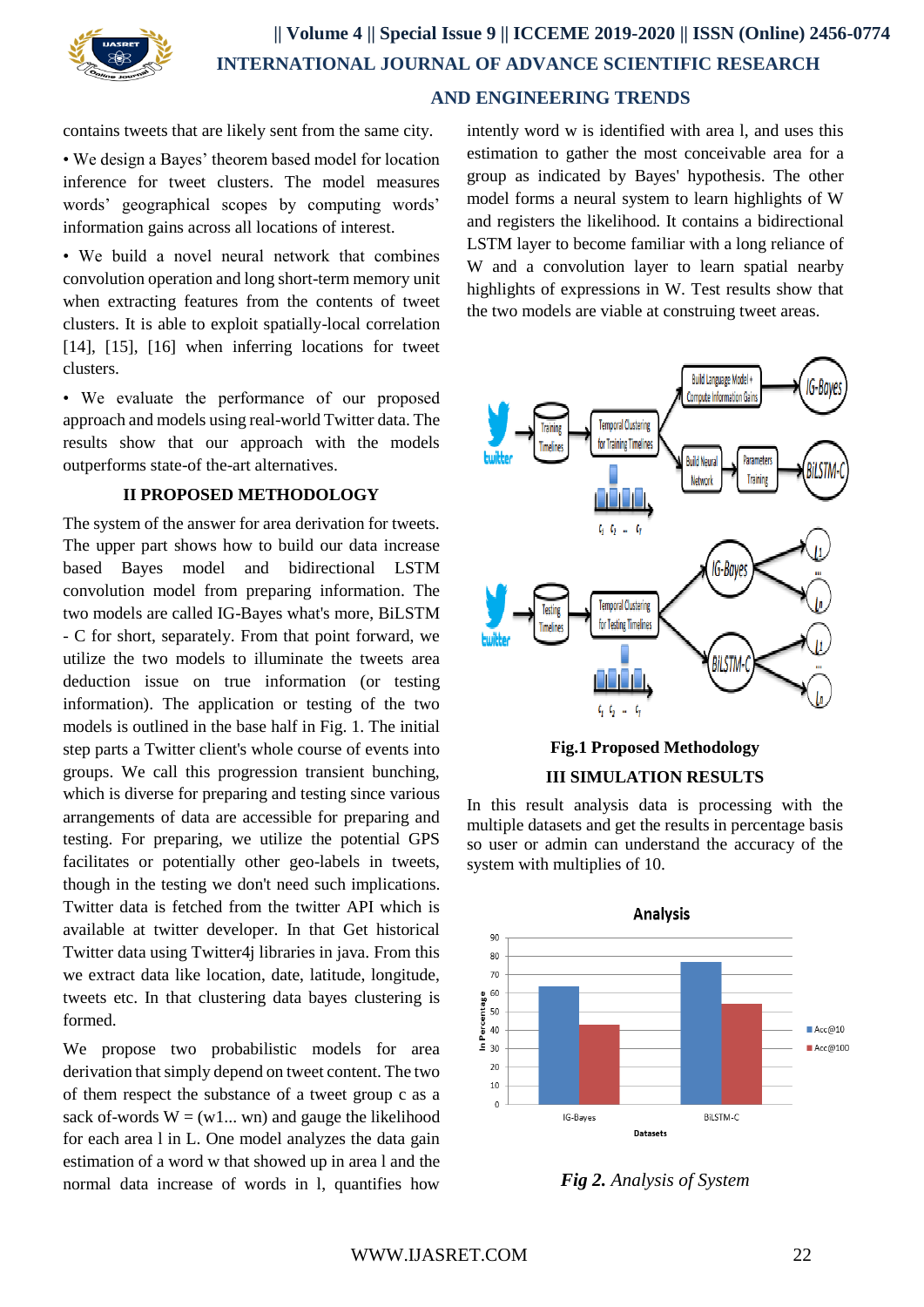

## **III CONCLUSION**

Propose a novel way to deal with construe city-level areas for tweets with no geo-labels. Our methodology initially utilizes a transient bunching strategy to part each Twitter client's course of events into a lot of bunches. Every one of these bunches contains tweets that are likely sent from a similar area inside a brief timeframe. Consequently, our methodology adjusts two probabilistic models to gather areas for tweet bunches. The Information Gain Bayes model (IG-Bayes) abuses the data addition of words with area suggestions in the client created substance. The bidirectional LSTM convolutional model (BiLSTM - C ) treats client produced substance and their related areas as successions and expands a bidirectional LSTM with convolution activity to improve area surmisings. We direct broad examinations utilizing enormous genuine datasets gathered from Twitter. The exploratory outcomes exhibit that IG-Bayes and BiLSTM - C accomplish high area deduction precision in various settings and plainly beat the best in class and elective methodologies. The proposed models in this paper use tweet substance as it were. For future work, it is intriguing to consider other data, for example, social relationship among clients and successive examples shared by clients. At the point when joined with tweet substance, such data may be used to make far and away superior area derivations. Additionally, it is conceivable to utilize the couple of geo-tagged tweets in a client's course of events, e.g., through spatio-fleeting requirements, in the any expectation of improving or facilitating area derivation for non-geotagged tweets.

### **REFERENCES**

[1] S. Yardi and D. Boyd, "Tweeting from the town square: Measuring geographic local networks," in ICWSM, 2010.

[2] H. Yin, W. Wang, H. Wang, L. Chen, and X. Zhou, "Spatial-aware hierarchical collaborative deep learning for POI recommendation," IEEE Trans. Knowl. Data Eng., vol. 29, no. 11, pp. 2537–2551, 2017.

[3] M. Sarwat, J. J. Levandoski, A. Eldawy, and M. F. Mokbel, "Lars\*: An efficient and scalable locationaware recommender system," IEEE Trans. Knowl. Data Eng., vol. 26, no. 6, pp. 1384–1399, 2014.

[4] J. Li, M. L. Yiu, and N. Mamoulis, "Efficient notification of meeting points for moving groups via

# **AND ENGINEERING TRENDS**

independent safe regions," in ICDE, 2013.

[5] J. Jiang, H. Lu, B. Yang, and B. Cui, "Finding topk local users in geotagged social media data," in ICDE, 2015.

[6] J. Li, T. Sellis, J. S. Culpepper, Z. He, C. Liu, and J. Wang, "Geosocial influence spanning maximization," IEEE Trans. Knowl. Data Eng., vol. 29, no. 8, pp. 1653– 1666, 2017.

[7] X. Wang, Y. Zhang, W. Zhang, and X. Lin, "Efficient distance-aware influence maximization in geo-social networks," IEEE Trans. Knowl. Data Eng., vol. 29, no. 3, pp. 599–612, 2017.

[8] J. Fiorillo, "Twitter advertising: Pay-per-tweet," URL:

http://www.wikinomics.com/blog/index.php/2009/04/2 2/twitteradvertising-pay-per-tweet/, Access at, vol. 4, p. 12, 2010.

[9] M. J. Culnan, P. J. McHugh, and J. I. Zubillaga, "How large us companies can use twitter and other social media to gain business value." MIS Quarterly Executive, vol. 9, no. 4, 2010.

[10] C. Zhang, L. Liu, D. Lei, Q. Yuan, H. Zhuang, T. Hanratty, and J. Han, "Triovecevent: Embedding-based online local event detection in geotagged tweet streams," in KDD, 2017.

[11] T. Sakaki, M. Okazaki, and Y. Matsuo, "Earthquake shakes twitter users: real-time event detection by social sensors," in WWW, 2010.

[12] Z. Cheng, J. Caverlee, and K. Lee, "You are where you tweet: A contentbased approach to geo-locating twitter users," in CIKM, 2010.

[13] A. Graves, A.-r. Mohamed, and G. Hinton, "Speech recognition with deep recurrent neural networks," in ICASSP, 2013.

[14] A. Krizhevsky, I. Sutskever, and G. E. Hinton, "Imagenet classification with deep convolutional neural networks," in NIPS, 2012.

[15] C. Szegedy, W. Liu, Y. Jia, P. Sermanet, S. E. Reed, D. Anguelov, D. Erhan, V. Vanhoucke, and A. Rabinovich, "Going deeper with convolutions," in CVPR, 2015.

[16] K. He, X. Zhang, S. Ren, and J. Sun, "Deep residual learning for image recognition," in CVPR, 2016.